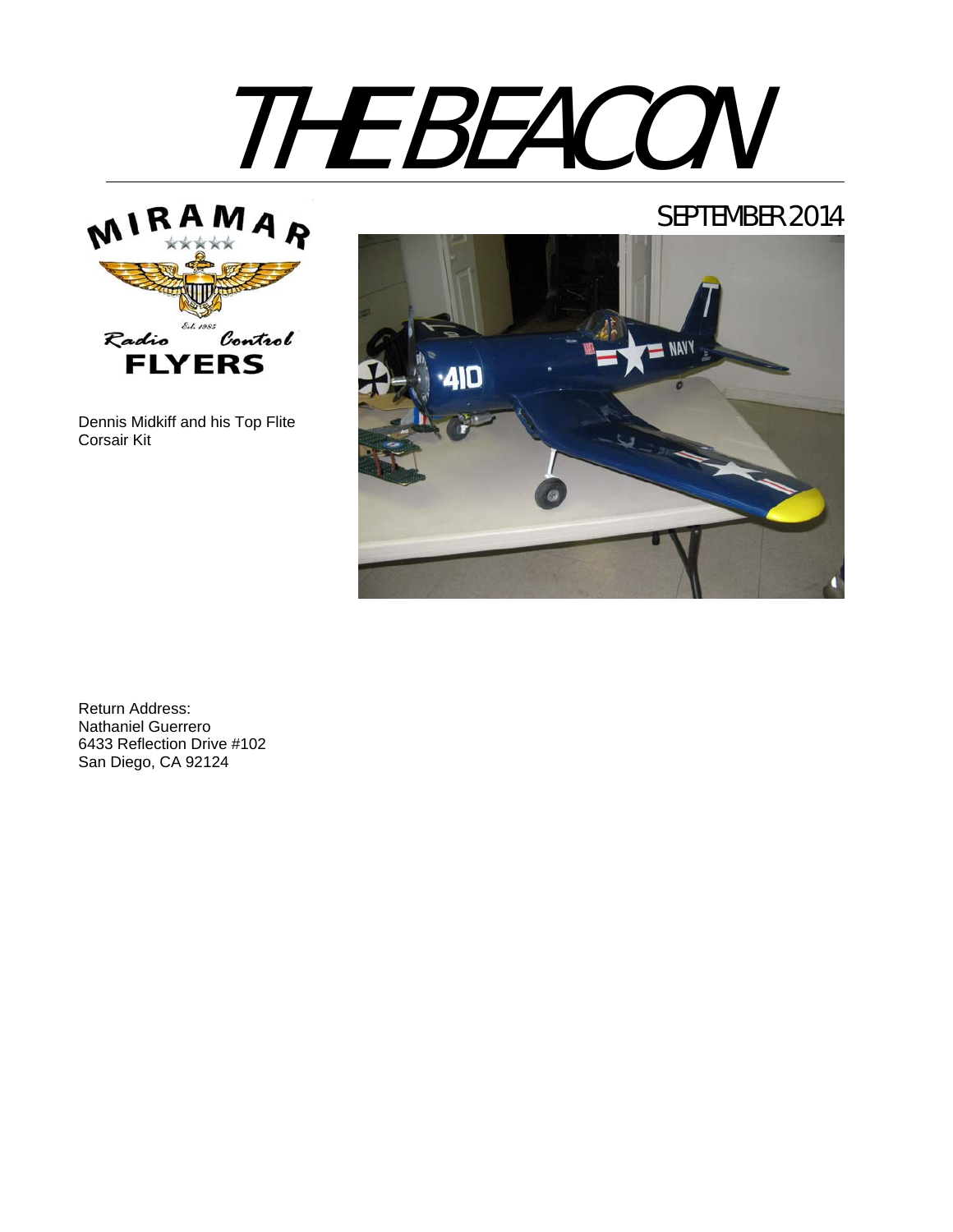The next MRCF Meeting will be on **TUESDAY**, 9 September 2014 Location: American Legion Hall 7815 Armour St. Corner of Armour and Convoy St.

General Meeting at 7:00 PM

**American Legion Hall at 7815 Armour Street. Hwy 163 TO BALBOA AVENUE, WEST TO CONVOY STREET, LEFT ON CONVOY TO ARMOUR ST., TURN LEFT ONTO ARMOUR AND RIGHT INTO AMERICAN LEGION. ADDITIONAL PARKING IS ACROSS THE STREET AT CARQUEST.** 

# CLUB OFFICERS Vice President:

Interim President: Frank Gagliardi (858) 271-4430 Secretary: Mark Lukens (858) 945-8525 Field Marshal: Tom Pham (858) 761-3959 Safety Coordinator: Brian Werner (760) 473-7004

Curtis Kitteringham (760) 746-5913 Treasurer: George Sager (858) 748-0868 Membership Chairman: Brian Werner (760) 473-7004 membership@miramarrcflyers.com

Newsletter Editor: Nathaniel Guerrero (619) 272-0852 Email: nguerrero@san.rr.com

Club Webmaster: Mark Lukens webmaster@miramarrcflyers.com www.miramarrcflyers.com

### **CLUB FLIGHT INSTRUCTORS**

Any club member who wishes to have some assistance should call one of our designated instructors. There is no duty instructor at the field, so you must prearrange a time with someone on this list.

| Name                       | Number         |
|----------------------------|----------------|
| <b>Richard Barndt</b>      | (858) 213-5740 |
| Frank Gagliardi            | (858) 271-4430 |
| <b>Curtis Kitteringham</b> | (760) 746-5913 |
| <b>Mark Lukens</b>         | (858) 945-8525 |
| Jerry Neuberger            | (619) 258-4477 |
| Tom Mulder                 | (619) 804-8596 |
| Tom Pham                   | (858) 761-3959 |
| <b>Ron Stark</b>           | (858) 530-0586 |
| <b>Talmadge Sanders</b>    | (858) 382-2003 |

**The Miramar Airshow is approaching quickly. There's also a lot of activity with the club for membership participation. Please give some time to support club activities with the community!**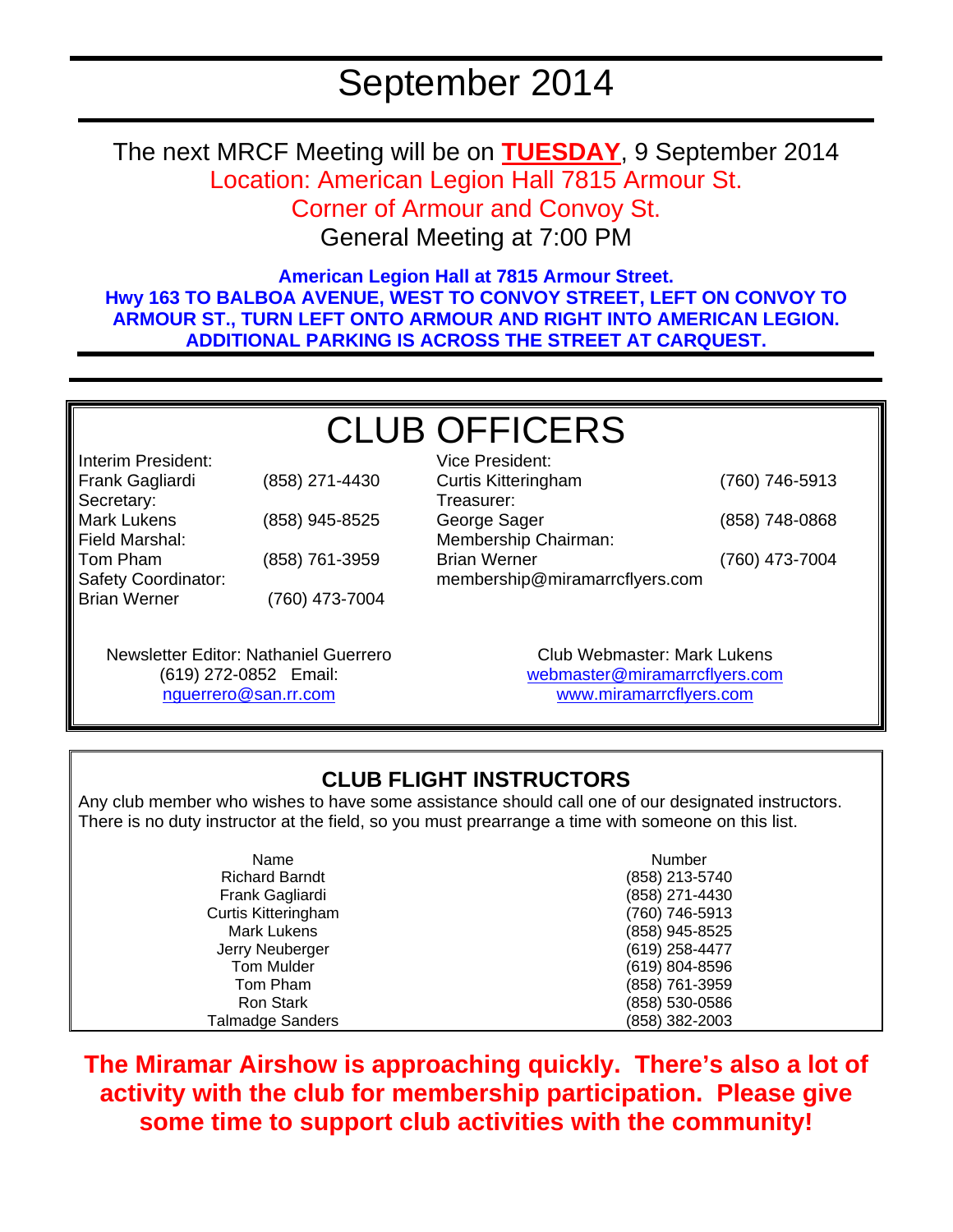# **The Spirit of St. Louis**

Frank G. and Don Madison were kind enough to share pictures of a model that was started by Don Gulihur and finished by Greg. The plane's wingspan is 14' and the detail is simply incredible. Enjoy the pictures!







 $Nx_{21}$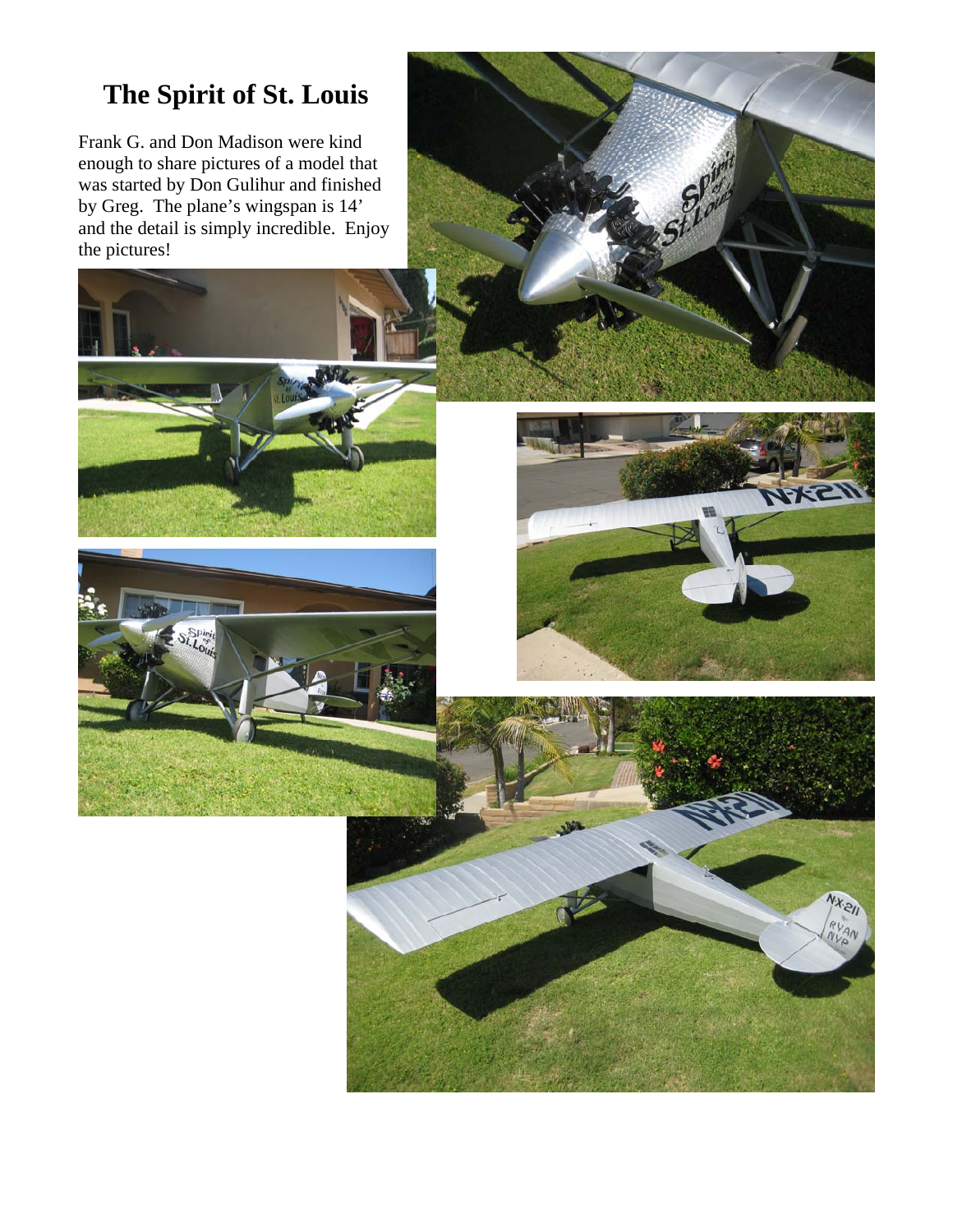# **Tuesday's How To Hobby Session**

As a precursor to Tuesday's Club meeting, we are starting a how to presentation that will be 30 minutes before the meeting starts. Anyone that would like to propose a presentation can do so. Please coordinate with Frank Gagliardi.

Tonight's presentation was done by Mark Lukens and covers the topic of creating NiMH batteries for hobby use. The materials that were brought in were as follows:

NiMH batteries from a used Server Battery Backup Pack Solder 55W Soldering Iron Wires from an old computer power supply (mainboard connector wire, 24 pin) Jig made from wood to hold batteries Heat Shrink Tubing Cardboard to form covers for the battery pack ends





Our hobby has many needs for long reliable battery power, and NiMH batteries can provide a solution to these needs. Today's critical computer servers require instant backup in the event of a power loss to keep the information going. Many of these backups use large packs of NiMH batteries to keep them going. After 3 years typically, the packs are required to be replaced whether or not the batteries used were constant or none at all. Since most live the life of no use at all, they are still perfectly

suitable to be broken down and used to make packs to run motors, receivers or any other field equipment or models that can use their power.

For safety reasons, care should always be taken when disassembling any large battery pack, regardless of battery type. Also note if the pack is labeled with the volts and amps/milliamps of the battery been taken apart. This will help when testing/cycling the batteries. Once the pack has been opened safely, you will see the individual cells packed into a tray and wired together. Carefully remove the cells from the pack that you will need to create the size battery pack you want to build. Cut the tabs that connect the batteries in the center so a portion of the tab remains on the cell. These will be used later during the build.

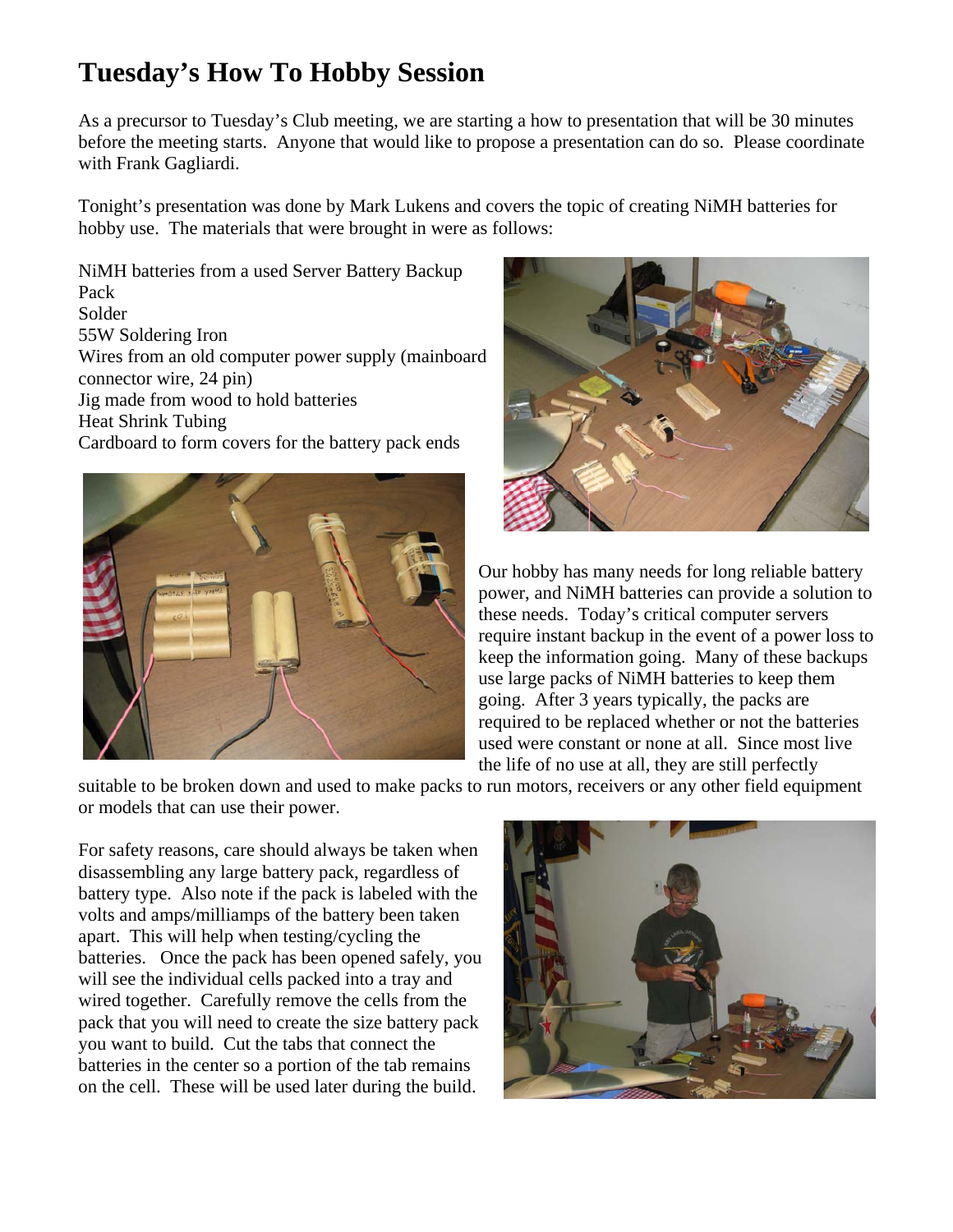

Once the batteries are pulled from the rack, carefully buff the ends of the battery with a burnishing tool / brush so the tab has a slightly rough surface to tack solder onto. The tabs should only take a second or two to burnish to create a suitable surface.

From there, you can create a jig using a couple blocks of wood to clamp a pair of cells together. The block will have a long piece to hold a few cells, and a block at each end just a little thinner than the diameter of the cell. The other long piece will be held on with a rubber band, but be loose so that loose block will clamp down on the cells and hold them in place.

With the cells clamped in position, take a hot soldering iron, and tin the tabs and wires preparing them to be joined together. Tinning is applying the solder to the end BEFORE creating the connection with wires between cells. Apply a generous amount of solder to the tabs and/or wires and let them cool for a few seconds. Next, place the wire or tab to create the connection on the cell. Apply the soldering iron and the tinned surfaces should instantly melt and join together. This should only take a second or so to occur. A good bond has a very shiny surface and should have flowed together forming a strong bond. A gentle tug on the wire should confirm the bond is solid. A cold bond will easily break with little force applied to the connection. Repeat as necessary to create the pack. Be sure to tape / insulate the first wire end if it is left exposed so you don't accidently short the pack out.

Once the pack is created, either a flat pack, saddle pack or other unique configuration to your needs, you can use the cardboard and heat shrink tubing to help insulate / protect the pack while being used. Cut the end "caps" so the cover the ends. Set the pack on end to easily trace the outline. Do it twice for each end. Cut holes in one so the wires can come out of it. Slide the shrink wrap over the pack and trim about 2"

past each end. Place the cardboard pieces in the shrink wrap and heat the plastic. The shrink wrap should shrink quickly around the pack and there is the pack.

To finish off the pack, you can solder on your connector of choice. Follow the same methods mentioned above, but do not forget to put the shrink wrap on the wires BEFORE soldering the connectors on. Once they're on, connect the battery and cycle it to test the pack. If all goes well, you'll have a pack ready to use for what ever need it was built for.

Enjoy! Thanks to Mark Lukens for providing the demonstration.

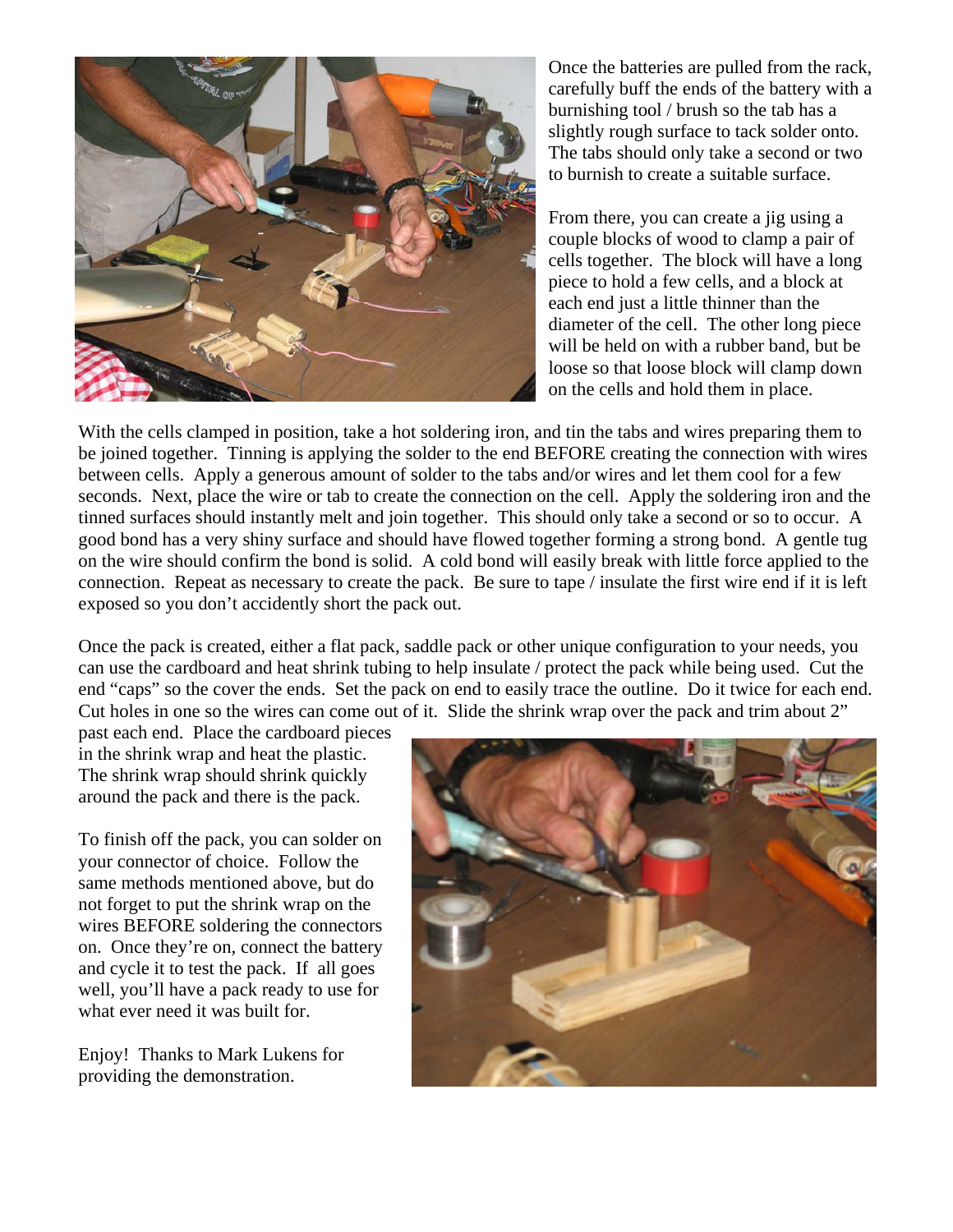#### **(EASY) CUSTOM FIBERGLASS FAIRINGS**

#### Ron Peterka

 Whether you are customizing an ARF, building from plans, or building a scratch built model, you may want to put together a custom fairing. It's really not that hard. For three million U.S. Dollars I'll be happy to show you the way. No? Well, I'll offer the secret up anyway if you read on a bit.

The example I'm showing is a wing to fuselage joint cover for a scale model of a Stinson SR Reliant model. It is 1/5 scale and allows some nice detail.



Here the wing has its finish paint while the fuselage and fairing are in aluminum paint. The fairing wraps around the leading edge and is a complex shape with several attachments to duplicate.

I use an epoxy/fiberglass combination for this kind of project because it stays flexible longer than polyester/glass parts and offers a longer 'pot' time to work with. The glass is

two layers of 6 oz/sq yard and

one layer of 0.75 oz/sq yard on the surface to minimize priming and filling. In my opinion, the glass is most easily cut using a circular fabric cutter.





The next step involves the use of nice soft modeling clay. The kind you used when you were a kid? You need to fill the area where you want the fairing only a little oversize.

 Just gob it in. Put on your sculpture costume and have at the clay with whatever tool seems to work. I have an Exacto knife with a round end that I use for the first crude cuts and a smooth stick helps too. When you get close to the desired shape, dip your finger in a little rubbing alcohol and smooth the surface.

 At this point you need to protect the models painted surface with a mould release. This can be a couple of layers of paste floor wax, or a coat of Poly Vinyl Alcohol. Also known as PVA it is a thin liquid that dries to a thin surface that is water-soluble and nothing sticks to it. When the epoxy sets up you can just 'pop' the part off the surface. You could also protect the whole working surface with Saran wrap, which also will not stick to epoxy.

I use West System or EZ Lam epoxy because the epoxy stays flexible. The parts could also be made from Polyester (boat) resin that would cure quicker. The epoxy should be thinned about 30% with 91%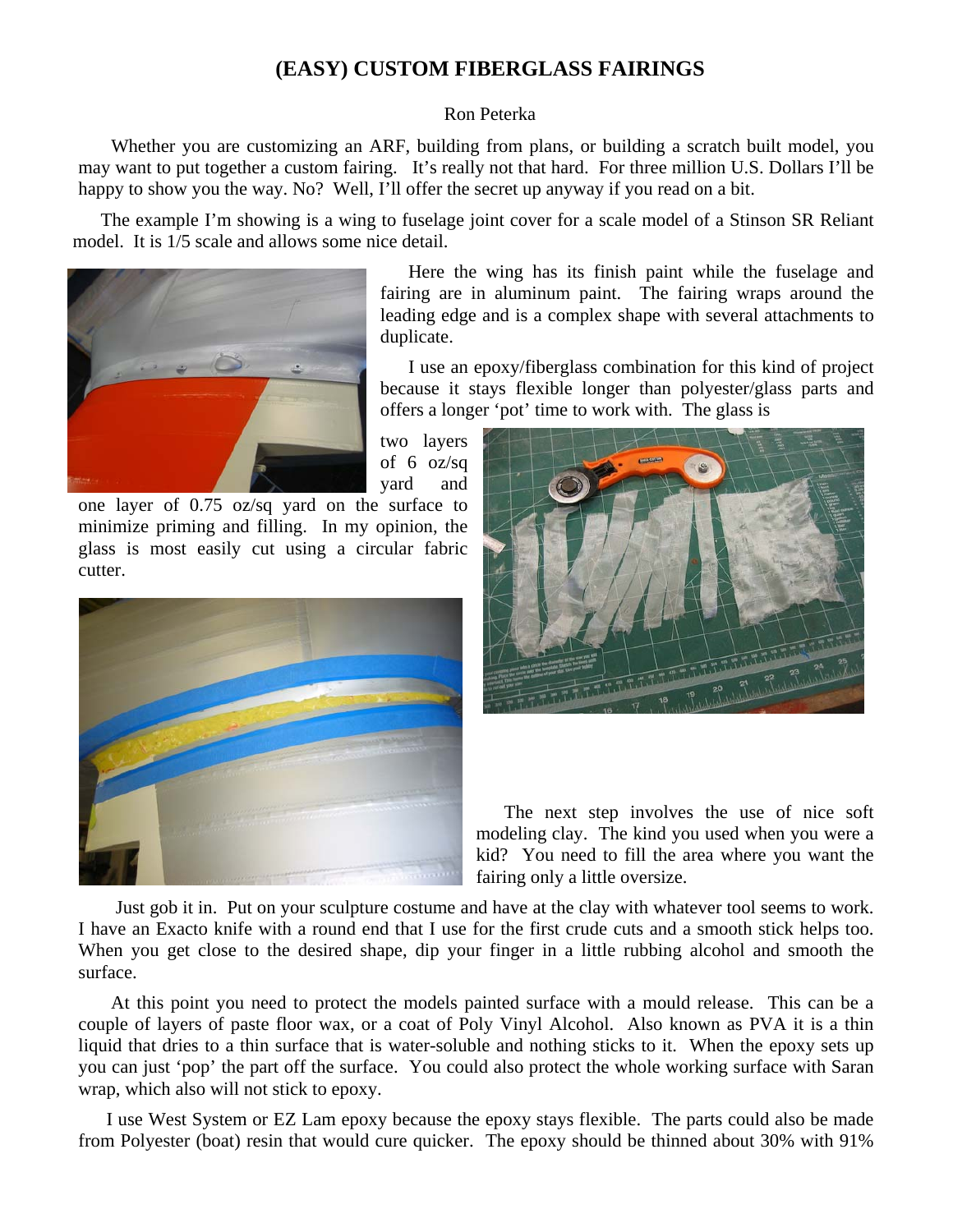Isopropyl alcohol (not rubbing alcohol). The thinning will extend the cure time significantly. While the epoxy is still wet, apply the final layer of 0.75 oz./yd fiberglass



A paper towel or wad of toilet paper can be used to soak up any excess epoxy so the surface looks slightly 'dry'. It's now time to open a can of your favorite beverage and begin a 24 hour waiting period while the epoxy hardens enough to remove the new fairing. A thin flexible spatula blade helps start removing the part from the model.

After about48 hours the part can be lightly sanded, primed and any extra parts made of shop scraps or other materials can be added if needed. Repeat the process on the

opposite side. On my fairings I used a little aluminum, some sheet plastic and a balsa block to finish the details. Oh, a little epoxy mixed with some filler to make it a little more viscous was dropped on to simulate rivets. Screw heads were added as needed using fake screw heads cast in a silicon mould made by my local dentist. Access panels and tabs were tape and thin aluminum glued on. A color coat of paint finishes the effort.

Here's a photo of the finished fairing on my Stinson model.

By now you have invested more time on the fairing(s) than you have on the whole ARF, or, 5% of a kit build, and 1% of the time it takes for a scratch built model. Welcome to the manic builders association!

E-mail

Ron3180x@aol.com

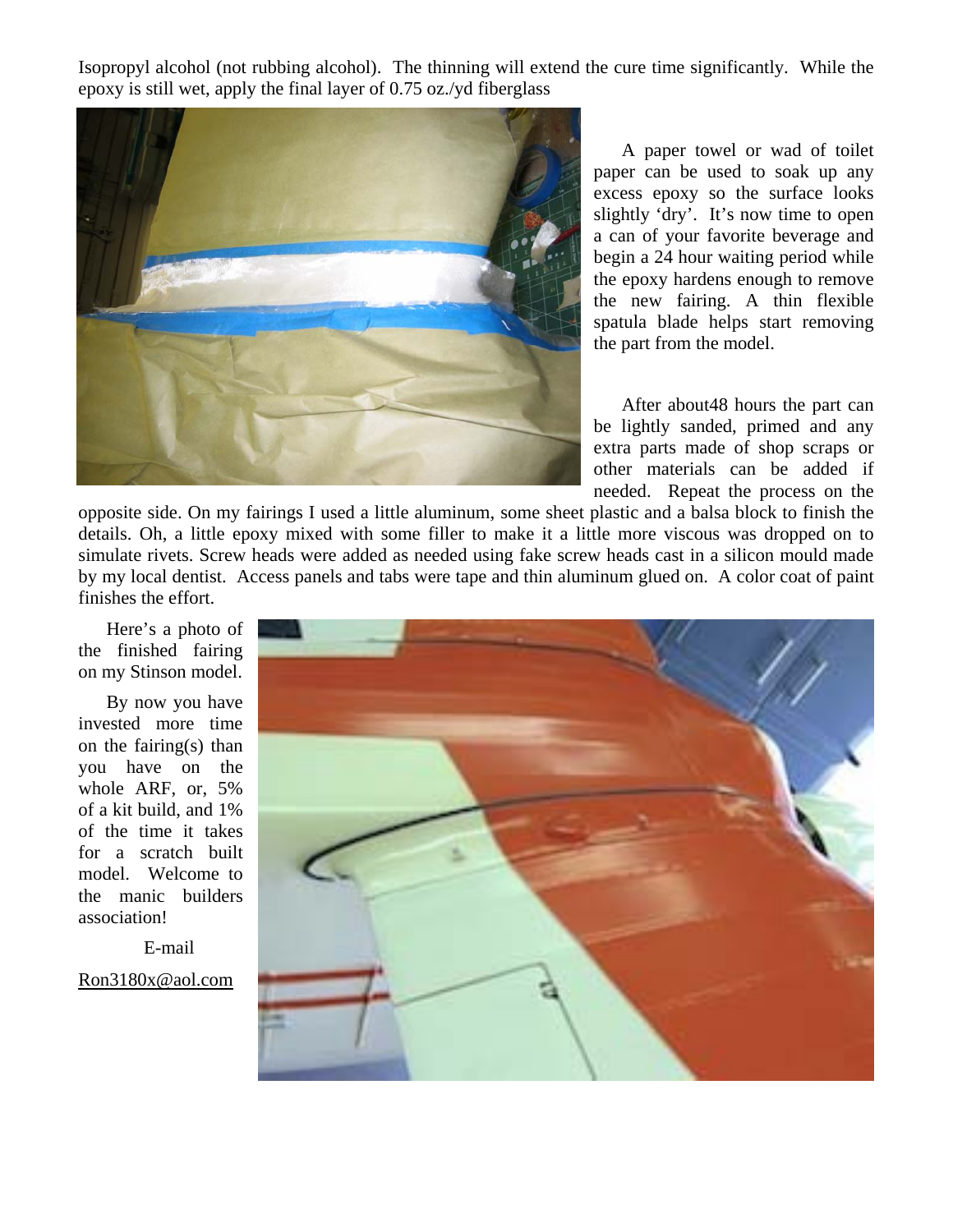# **The Prez' Sez'**

Marines have a saying when facing a new threat or problem......."Improvise, Adapt and Overcome"..... With the tightened security we as a club are faced with, it behooves us to I A  $&$  O.......

Improvise.....Find new ways to satisfy base requirement and still conduct club activities.

- Adapt............Realize that we are guests of the Commanding General & Commanding Officer of MCAS and adjust our behavior as such.
- Overcome....By showing the command that by our actions we are a valuable asset we will continue to be the Premier R/C club in San Diego!

#### **THIS TAKES 100% CLUB PARTICIPATION.......I AND THE REST OF THE BOARD ARE WORKING VERY HARD TO SERVE YOU IN THE BEST POSSIBLE WAY.......DO YOUR PART BY BEING AN ACTIVE MEMBER AND CONTRIBUTING WHEN AND WHERE YOU CAN............**

SEMPER FI

Frank

Additional information the Emergency Meeting on September 1, 2014:

#### **Effective Immediately**

**Until further notice, ALL civilian members of the MRCF are required to make contact with a military member and have that military member present at the gate and or field to act as your SPONSOR.** 

**DO NOT PROCEED TO THE FIELD WITHOUT HAVING A MILITARY CLUB MEMBER PRESENT WITH YOU AT THE GATE OR THE FIELD.** 

**Only military members will be allowed to open and or close the field by making contact with PMO and the ODO.** 

**Until further notice, the field hours will be 0700- sunset. Please do not arrive at the field any earlier than necessary to reach the field and call in.** 

**Mark is creating a "call list" program which hopefully will simplify the access procedure. Lastly, please bear with us as we work through this difficult time.........**

**Semper Fi**

**Frank**

# **All hands on deck!... Words from the Vice President**

With our hobby being attacked locally, nationally from within and outside parties it is sure hard to keep an stiff upper chin with a smile. But I do appreciate the members that have stepped up to lend a hand at the club events this year. We have been short-handed at times but we pulled it off nonetheless. It was good to see a few new members show to help at the Pattern and IMAC events that had not helped with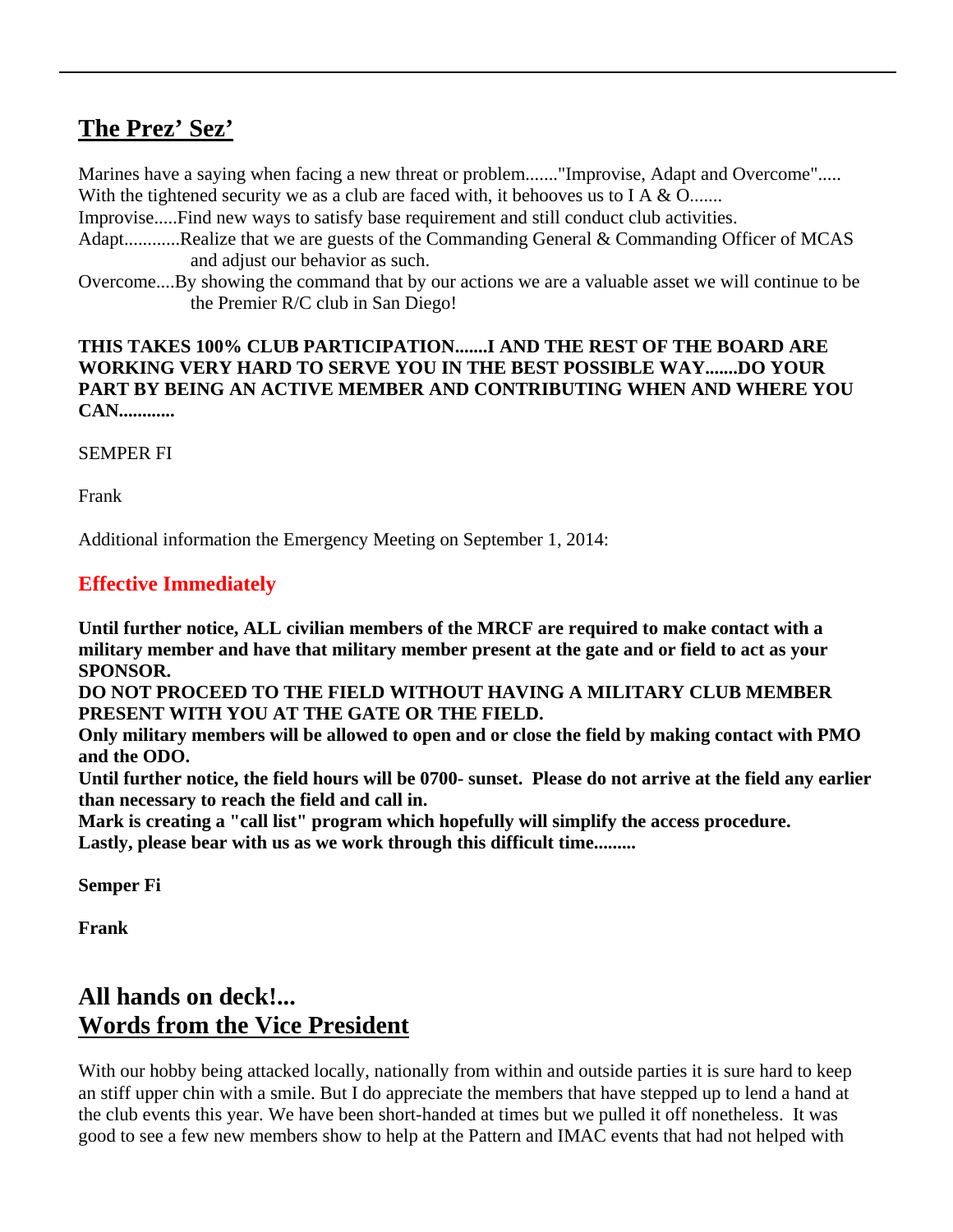these events before. They were amazed at the type of models and what it took to fly them for their contest. Both groups are a great bunch of hobbyists that truly appreciated the use of the Miramar RC flying field for their events. I know I enjoyed the time with them at our club. I always look forward to being a host to a contest type events, it's a small group of what we call the hobby.

The only other action that brings the worth of the hobby to the TOP is to honor a special group, action or a special date in history with an event at a model club, bottom line this is what this hobby is all about. I work with clubs from coast to coast for the most part they are all the same. With the same problems and the same willingness to use their club to promote the hobby in a positive way. By the time you read this news letter the Labor Day get together will have come and gone. With the September meeting right on the heals, we are going to be quiet for events till the Veterans Day and Toys for Tots event. Please turn out in numbers for both of these dates, the Veterans Day means a great deal to me for personal reasons and the Toys for Tots is a very necessary for the base.

You may of now thought I have forgotten the Miramar Air show, by no means is this event on the back burner. The club needs all members to step up for this, its three days of work with Sunday always being the low number of members and models.

So catch Frank or myself at the club this Monday or this month's meeting to sign up for the display at the air show.

As always I Thank the membership for your help in maintaining our club in a useful way.

Curtis Kitteringham

# Call for articles!

If you have any article that you would like to share with the club, please send it to (insert name and email of person(s) to review here). Here are some examples of things we are looking for.

- ‐ Building tips / techniques
- ‐ Custom build equipment / models
- Custom / special application equipment for servicing / testing components
- ‐ New gadgets / electronics
- ‐ Articles on club events (Synopsis, Summaries of a club event, etc.)
- Any topics that promote the hobby or club.

#### **Message from the Secretary**

 The new Miramar RC Flyers website (http://miramarrcflyers.com) is up and running. Our goal is to provide easy access to useful content for all of the membership. We now have pages containing photo galleries, member's favorite modeling websites, member articles, tutorials, etc. Please take a moment to provide feedback on content, organization, and other ideas to make it even more useful. There are easy to use links on the website to automatically send an email to the webmaster with your input.

Mark Lukens Secretary, Webmaster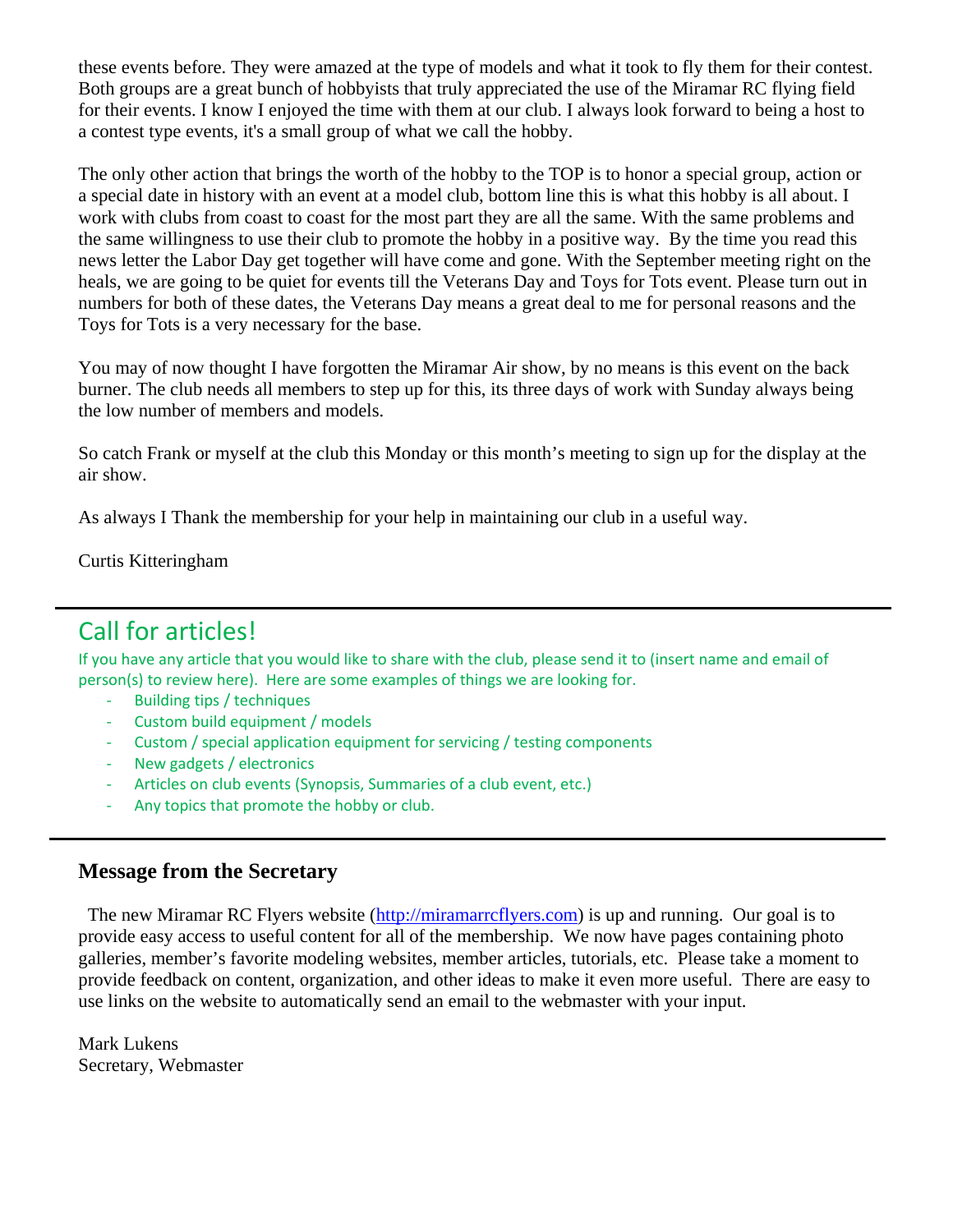#### MAKE SURE PMO AND THE TOWER ARE CALLED FROM THE CLUBS PHONE TO CLOSE AND OPEN THE FIELD AND THAT THE BOOK IS FILLED OUT DO NOT FLY UNLESS THE BASE IS REACHED

#### **Meeting opened at 7PM with the pledge of allegiance.**

Meeting called to order by Frank Gagliardi at 7:00 PM

Secretary – Mark Lukens: July meeting minutes reviewed and followed by motion to approve, approved by membership

Field Marshal – Tom Pham: Cleanup scheduled this weekend Saturday 8/16 at 9AM, bring rakes, weed whackers, hoes.

Treasurer – George Sager: bank account and fund balances reviewed and followed by motion to approve, approved by membership.

Membership – Brian Werner: Wear membership badge whenever on the base property. Safety – Brian Werner: Watch out for snakes. Be careful if you use a lanyard for your badge.

Vice President – Curtis Kitteringham: Review of the Flights of Fancy with recognition to all that participated (Ron P., George, Jerry, Tom, Mark, others).

AMA Pattern contest (Ed Hess, Tom, Ron Peterka, Ron Stark).

#### **Old Business:**

Miramar Air Show: October 3-5. Bring your planes, flight simulators. Frank and Curtis are coordinating the event with Darren Hauptman (MCAS Miramar Air Show Liasion)

President: Security may be changing. All members required to wear badges. May be challenged for name and AMA number when opening and closing the base.

New signage created to highlight proper access to the field from the gate.

IMAC contest on August 23-24

SOPs and Bylaws changes coming up.

Secretary: Introduced the updated website. Asked for input on content and layout.

Frank introduced Bill Wallace (AMA Pattern CD). Bill reviewed the AMA pattern contest event and thanked the club for their support.

Qualification for military membership: Frank to pursue military membership qualification for those who have a DD214 with Honorable or General Under Honorable Conditions.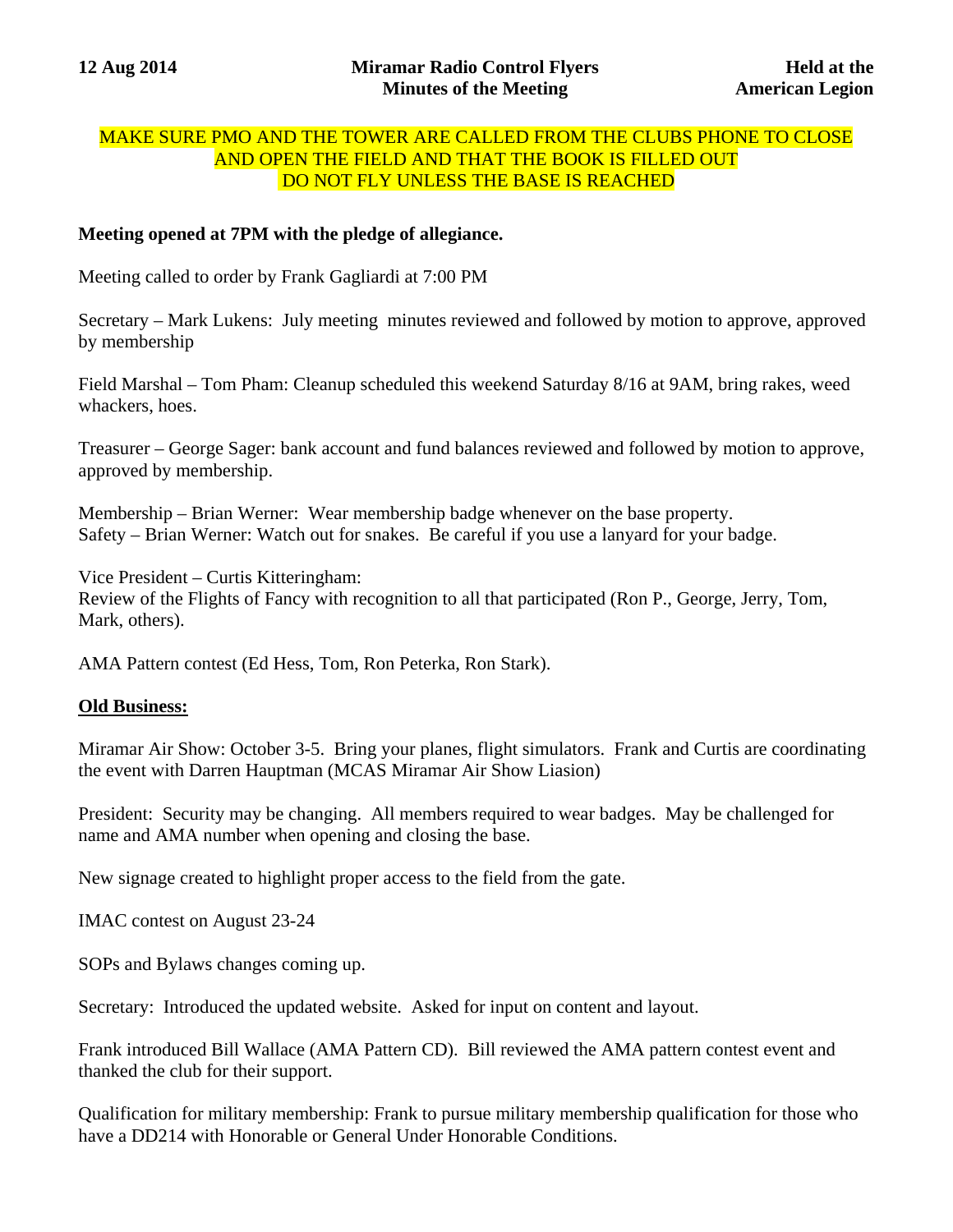#### **New Business:**

Signup for static and flying display at Miramar Air Show.

Adopt-A-Plane plane wash will be next Monday Aug  $18<sup>th</sup>$  @ 6PM

Labor Day Pot Luck Brunch: coffee and pancakes guaranteed for everyone. Bring whatever you want to share.

FAA comment period extended. Download and read the FAA document. (RC Universe link can be found on MRCF.com)

#### **Model of the Month:**

Plane #1: Bill Simmons – he showed his Mr. Parts plane built from parts from previously crashed planes Plane #2: Dennis Midkiff - he showed his F4U Corsair from Top Flite kit Dennis Midkiff won the August Award

#### **Show and Tell**

Plane #3: Jerry N – he showed his 883 piece lego airplane Plane #4: Frank G. - Byron Mig – Rossi 60 w/ tuned pipe and ducted fan Plane #5: Frank G. - Blerio scale ARF Plane #6: Frank G. – Eindecker, brushed motor

Motion to close the meeting made and approved by the membership

#### **Meeting adjourned at 8:45 PM**

Upcoming 2014 MRCF Events:

| <b>Date</b>   | <b>Activity</b>                |
|---------------|--------------------------------|
| Sep 8         | <b>MRCF Club Meeting</b>       |
| Sep 20        | <b>Pylon Races</b>             |
| Oct 3-5       | <b>Miramar Air Show</b>        |
| <b>Oct 14</b> | <b>MRCF Club Meeting</b>       |
| <b>Nov 08</b> | Veteran's Day - Lunch & fly in |
| <b>Nov 11</b> | <b>MRCF Club Meeting</b>       |
| Dec $06$      | Toys for Tots Fun Fly          |
| Dec 09        | <b>MRCF</b> Banquet            |